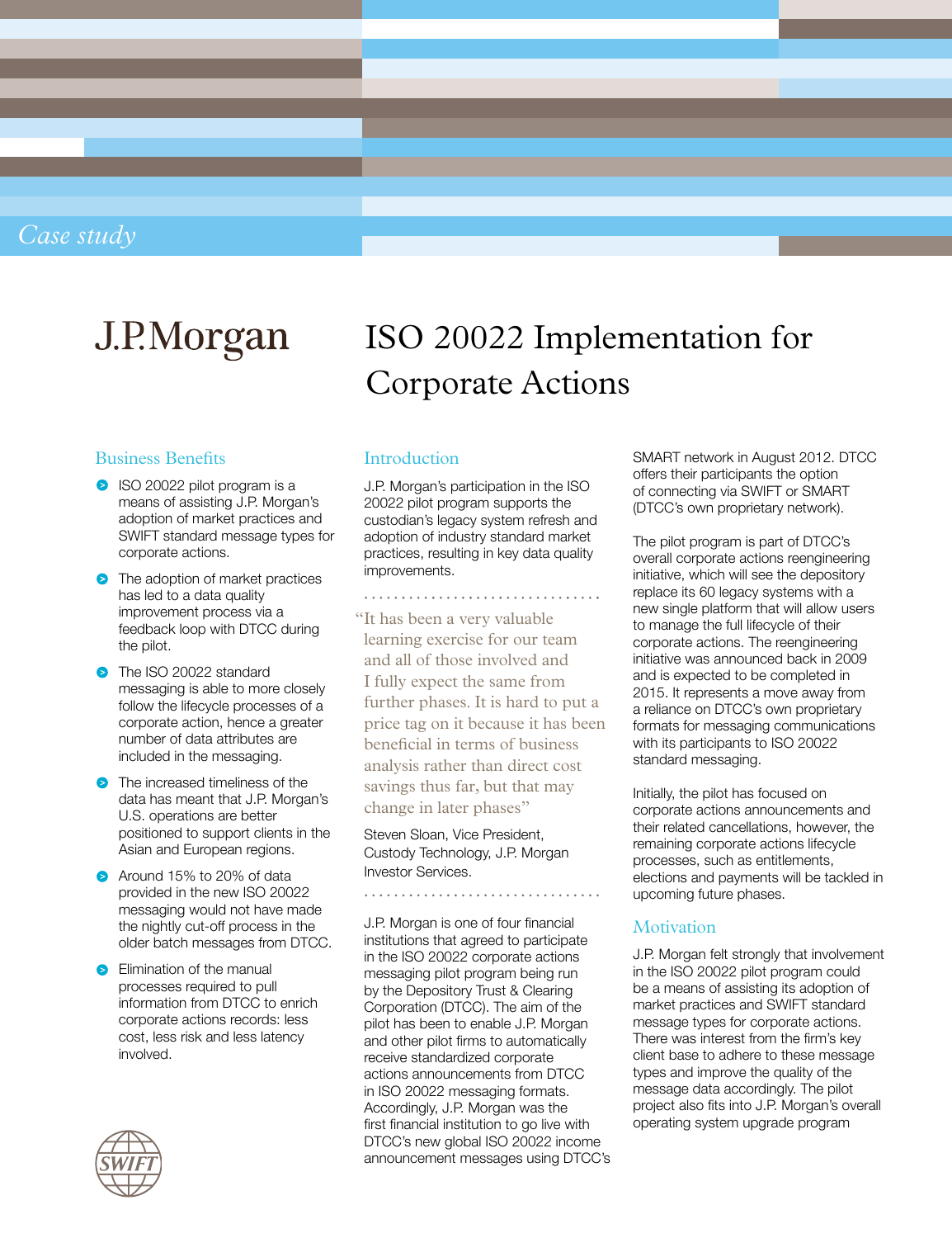that will see the firm replacing its legacy systems with new systems for corporate actions processing over the next couple of years.

The second rationale behind signing up was the benefit of providing direct feedback to DTCC during the initial requirements-setting phase. "Rather than waiting for the mandatory conversion date in the future, we wanted to help set the direction of the pilot program and feed directly into the requirements," says Steven Sloan, Vice President, Custody Technology, J.P. Morgan Investor Services.

J.P. Morgan has just finished phase two of the pilot program and was the first in the group to automate all of the income and event announcements involved during the first phase, which was solely related to the announcement process. The focus of the firm in deciding to participate in the initial phases was on improving data quality more than reducing cost, whereas it is expected that the latter phases, which are concerned with automating the corporate actions elections process, are more likely to result in direct cost savings.

#### Benefits Experienced During Phase One

In order to assess the full data quality and timeliness benefits of the pilot, J.P. Morgan conducted a parallel assessment process where the team compared the DTCC data from the older feeds to the pilot data directly. The firm established a parallel process using the pilot data to compare with the live messages from DTCC (data in production) and the metrics being measured and compared were related to key corporate actions workflow and processes.

One of the metrics measured by the firm was the latency of the data involved. The move from batch processes for announcement data to real-time feeds as a result of the pilot program has therefore improved the timeliness of the data received by J.P. Morgan. DTCC was previously providing income data on an hourly delivery basis but it was not available in real time. J.P. Morgan indicates that this move to a real-time cycle has been especially beneficial for its European and Asian clients, who are not now being limited by U.S.-specific timeframes.

In terms of improved timeliness, Sloan explains that there was around 15% to 20% of data that would not have made the nightly cut-off process in the older batch messages that was provided via the real-time pilot program messages. Due to this increased level of service, J.P. Morgan could be better enabled to meet service level agreements for clients in time zones other than the U.S. For example, clients in Asia that are processing U.S. events would have the capabilities to receive that data outside of U.S. operating hours.

The measurement of data quality and a comparison of the number of attributes between the live data and the pilot data allowed J.P. Morgan to check any inconsistencies and problems that could be fed back to DTCC for resolution. This resulted in overall data quality improvements and the inclusion of additional data sets that J.P. Morgan could potentially be able to take advantage of in future for operational improvement and client reporting purposes. Tax related data sets could be one such data item that the firm could benefit from using in a regulatory reporting context in future, according to Sloan.

The main measure of success of the pilot, however, was the ability of the firm to go live with the new messages in August 2012 with no detrimental impact to clients.

#### Milestones, Challenges, Costs

J.P. Morgan has a team of dedicated corporate actions professionals located both onshore and offshore that have been working on the pilot program. In terms of technology-focused individuals, six were involved directly in the project's early phases, supported by around six people from the operations and product teams, including four senior team members. This number will fluctuate over the course of subsequent phases of the overall program as different business units become involved in the feedback process.

Sloan indicates that there was a high level of engagement in the program from the business side due to J.P. Morgan's future automation needs; streamlining the announcement capture flow fit into the future strategy. The ISO 20022 pilot therefore slotted into the wider task of documenting existing processes underlying corporate actions and of mapping them against any new system requirements and capabilities.

On the pilot program side of things, this work involved taking in approximately 80 scenarios for data provided by DTCC and reverse engineering them to J.P. Morgan's current processes in order to identify required changes. As a beneficial side effect, J.P. Morgan and other pilot firms were able to build data quality metrics and check DTCC's adherence to them.

The team was also required to build into the process a series of additional steps in order to check and reconcile data before straight-through processing (STP) could be enabled, including building an intermediate database to store messages before they could be uploaded to the system. This development work was factored into the cost of the overall project as it nvolved some technology and staffing spend on the part of the in-house team. J.P. Morgan opted not utilize a vendor solution because of concerns about future volume sensitivity and scalability of such a solution due to the incremental volume of corporate actions event data over time.